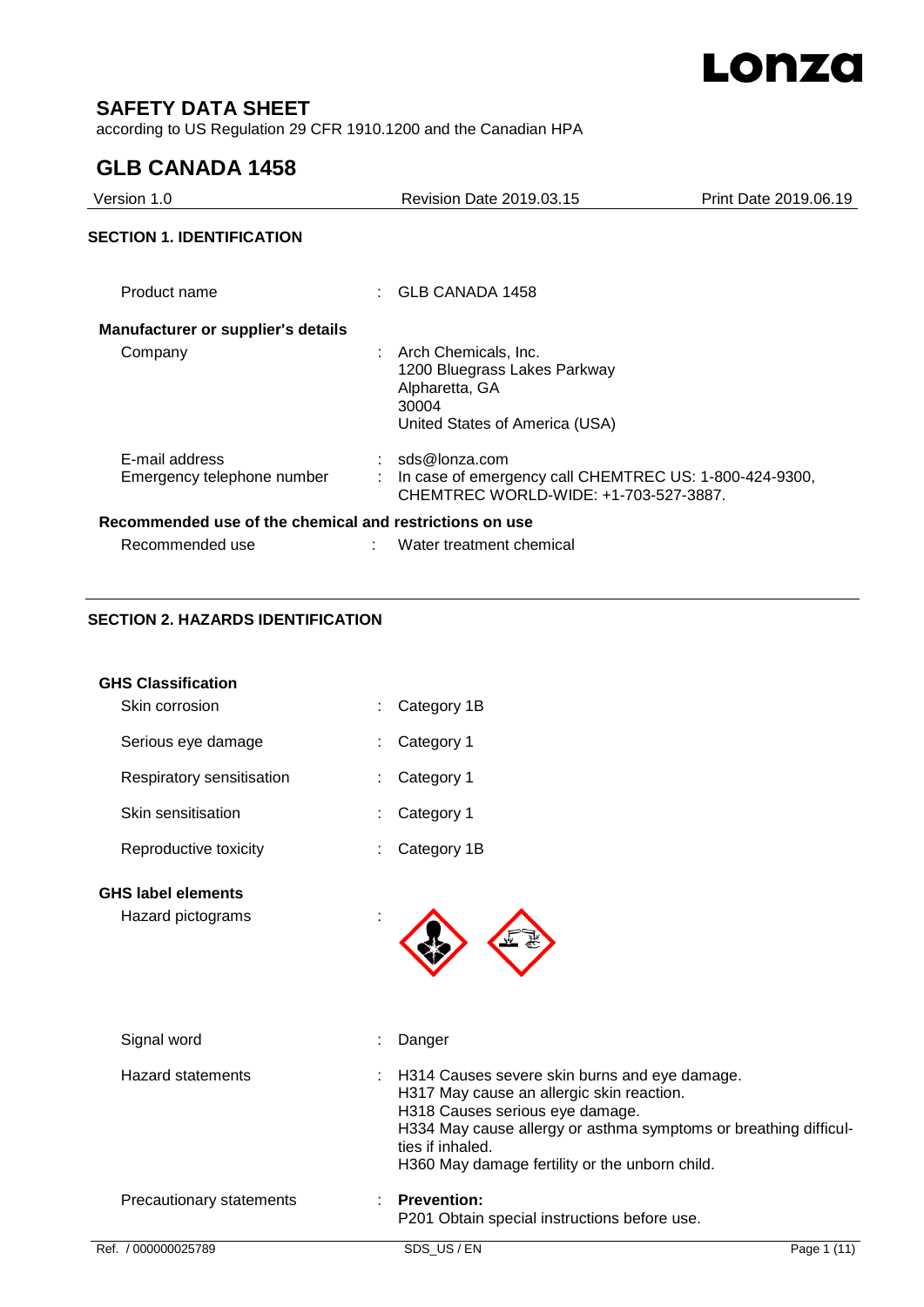

P202 Do not handle until all safety precautions have been read and understood. P261 Avoid breathing dust/ fume/ gas/ mist/ vapours/ spray. P264 Wash skin thoroughly after handling. P272 Contaminated work clothing should not be allowed out of the workplace. P280 Wear protective gloves/ protective clothing/ eye protection/ face protection. P285 In case of inadequate ventilation wear respiratory protection. **Response:**  P301 + P330 + P331 IF SWALLOWED: Rinse mouth. Do NOT induce vomiting. P303 + P361 + P353 IF ON SKIN (or hair): Take off immediately all contaminated clothing. Rinse skin with water/shower. P304 + P340 + P310 IF INHALED: Remove person to fresh air and keep comfortable for breathing. Immediately call a POISON CENTER/doctor. P305 + P351 + P338 + P310 IF IN EYES: Rinse cautiously with water for several minutes. Remove contact lenses, if present and easy to do. Continue rinsing. Immediately call a POISON CENTER/doctor. P308 + P313 IF exposed or concerned: Get medical advice/ attention. P333 + P313 If skin irritation or rash occurs: Get medical advice/ attention. P363 Wash contaminated clothing before reuse. **Storage:**  P405 Store locked up. **Disposal:**  P501 Dispose of contents/ container to an approved waste disposal plant.

### **Other hazards**

None known.

## **SECTION 3. COMPOSITION/INFORMATION ON INGREDIENTS**

Chemical nature : Mixture

#### **Hazardous components**

| Chemical name / Synonyms                   | CAS-No.    | Concentration (% w/w) |
|--------------------------------------------|------------|-----------------------|
| Potassium peroxymonosulfate/Potassium      | 70693-62-8 | 70 - 80               |
| sulfate/Potassium hydrogen sulfate (2:1:1) |            |                       |
| lSodium carbonate                          | 497-19-8   | $10 - 15$             |
| Sodium tetraborate pentahydrate            | 12179-04-3 | $1 - 3$               |
| Dipotassium peroxodisulphate               | 7727-21-1  | $1 - 3$               |

## **SECTION 4. FIRST AID MEASURES**

| If inhaled              | : IF INHALED: Remove individual to fresh air. Seek medical<br>attention if breathing becomes difficult or if respiratory irritation<br>develops. If not breathing, give artificial respiration. Call for<br>medical assistance. |             |
|-------------------------|---------------------------------------------------------------------------------------------------------------------------------------------------------------------------------------------------------------------------------|-------------|
| In case of skin contact | $\therefore$ IF ON SKIN: Immediately flush skin with plenty of water for 15                                                                                                                                                     |             |
| Ref. / 000000025789     | SDS US/EN                                                                                                                                                                                                                       | Page 2 (11) |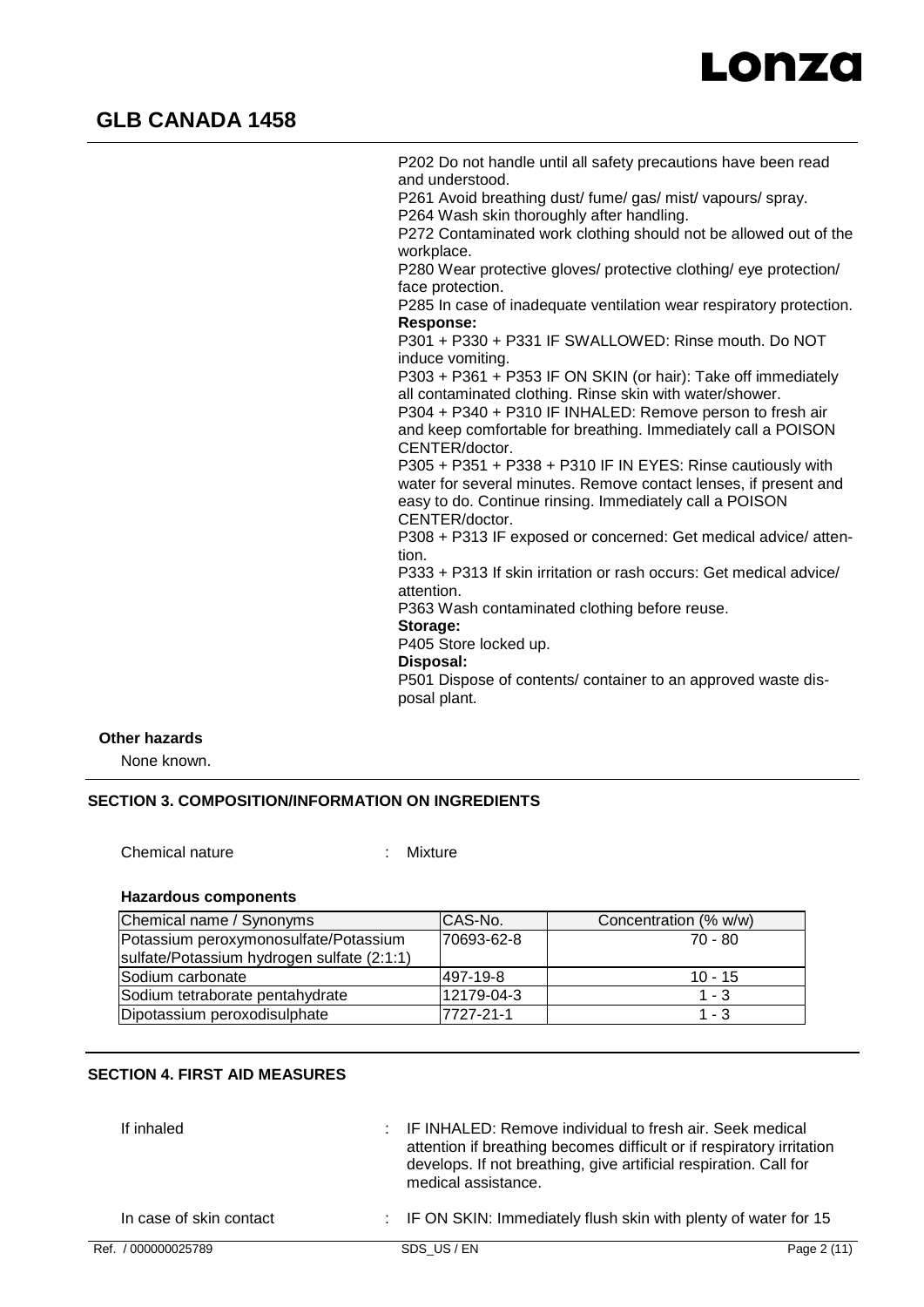# Lonza

# **GLB CANADA 1458**

|                                                                  | minutes. If clothing comes in contact with the product, the<br>clothing should be removed immediately and laundered before<br>re-use. Seek medical attention.              |
|------------------------------------------------------------------|----------------------------------------------------------------------------------------------------------------------------------------------------------------------------|
| In case of eye contact                                           | : IF IN EYES: Immediately flush eyes with plenty of water for at<br>least 15 minutes. Seek medical attention immediately.                                                  |
| If swallowed                                                     | : IF SWALLOWED: Call a physician immediately. DO NOT<br>induce vomiting unless directed to do so by a physician. Never<br>give anything by mouth to an unconscious person. |
| Most important symptoms and ef-<br>fects, both acute and delayed | $\therefore$ None known.                                                                                                                                                   |

## **SECTION 5. FIREFIGHTING MEASURES**

| Suitable extinguishing media         | Water                                                                                                                                                                                                                                         |
|--------------------------------------|-----------------------------------------------------------------------------------------------------------------------------------------------------------------------------------------------------------------------------------------------|
| Specific hazards during firefighting | Material will not ignite or burn.<br>Will release oxygen when heated, intensifying a fire                                                                                                                                                     |
| Further information                  | Use water spray to cool unopened containers.<br>In case of fire, use normal fire-fighting equipment and the<br>personal protective equipment recommended in Section 8 to<br>include a NIOSH approved self-contained breathing appa-<br>ratus. |

# **SECTION 6. ACCIDENTAL RELEASE MEASURES**

| Personal precautions, protective<br>equipment and emergency proce-<br>dures | Additional protective clothing must be worn to prevent person-<br>al contact with this material. Those items include but are not<br>limited to boots, impervious gloves, hard hat, splash-proof<br>goggles, impervious clothing, i.e., chemically impermeable<br>suit, self-contained breathing apparatus.<br>Stop source of spill as soon as possible and notify appropriate<br>personnel.<br>Utilize emergency response personal protection equipment<br>prior to the start of any response.<br>Evacuate all non-essential personnel.<br>Dispose of spill residues per guidelines under Section 13,<br>Disposal Consideration. |
|-----------------------------------------------------------------------------|----------------------------------------------------------------------------------------------------------------------------------------------------------------------------------------------------------------------------------------------------------------------------------------------------------------------------------------------------------------------------------------------------------------------------------------------------------------------------------------------------------------------------------------------------------------------------------------------------------------------------------|
| Environmental precautions                                                   | If the product contaminates rivers and lakes or drains inform<br>respective authorities.                                                                                                                                                                                                                                                                                                                                                                                                                                                                                                                                         |
| Methods and materials for contain-<br>÷<br>ment and cleaning up             | Sweep up and shovel into suitable containers for disposal.<br>Do not flush into surface water or sanitary sewer system.<br>Avoid dust formation.                                                                                                                                                                                                                                                                                                                                                                                                                                                                                 |

# **SECTION 7. HANDLING AND STORAGE**

| Advice on safe handling | : Do not take internally.<br>Avoid contact with skin, eyes and clothing. |
|-------------------------|--------------------------------------------------------------------------|
|-------------------------|--------------------------------------------------------------------------|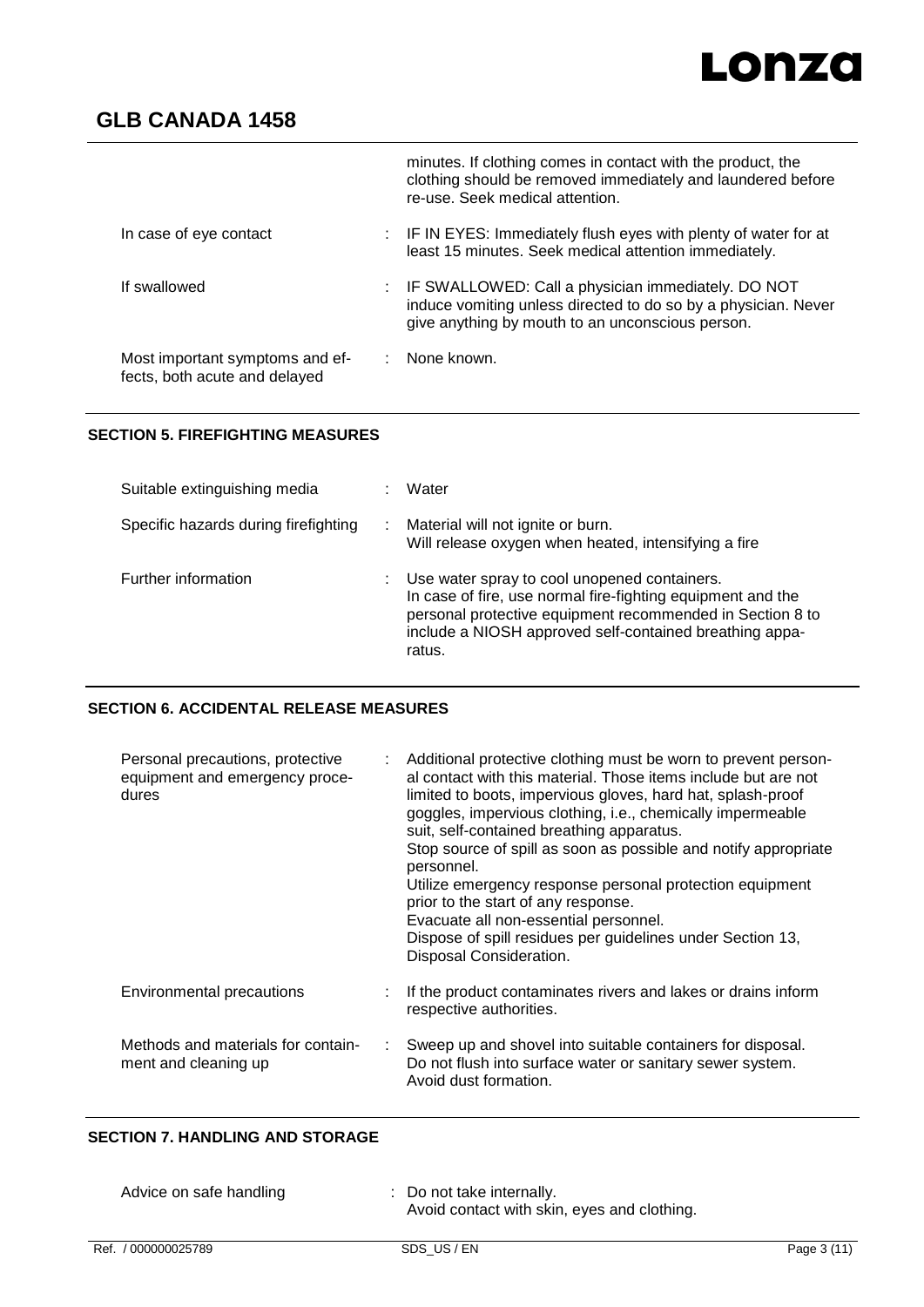# Lonza

# **GLB CANADA 1458**

|                             | If in eyes or on skin, rinse well with water.<br>Avoid breathing dust.                                                                       |
|-----------------------------|----------------------------------------------------------------------------------------------------------------------------------------------|
| Conditions for safe storage | : Store in a cool, dry and well ventilated place. Isolate from<br>incompatible materials.<br>Keep containers tightly closed when not in use. |
| Materials to avoid          | : Refer to Section 10, "Incompatible Materials."                                                                                             |

# **SECTION 8. EXPOSURE CONTROLS/PERSONAL PROTECTION**

| <b>Components with workplace control parameters</b> |            |                                      |                                                               |                  |
|-----------------------------------------------------|------------|--------------------------------------|---------------------------------------------------------------|------------------|
| Components                                          | CAS-No.    | Value type<br>(Form of<br>exposure)  | Control parame-<br>ters / Permissi-<br>ble concentra-<br>tion | <b>Basis</b>     |
| Sodium tetraborate pentahy-<br>drate                | 12179-04-3 | (Inhalable<br>fraction.)             |                                                               | <b>ACGIH</b>     |
|                                                     |            | TWA (Inhal-<br>able frac-<br>tion.)  | $2$ mg/m $3$                                                  | <b>ACGIH</b>     |
|                                                     |            | STEL (Inhal-<br>able frac-<br>tion.) | $6$ mg/m $3$                                                  | <b>ACGIH</b>     |
|                                                     |            | <b>REL</b>                           | 1 mg/m $3$                                                    | NIOSH/GUIDE      |
|                                                     |            | <b>TWA</b>                           | $10$ mg/m $3$                                                 | Z <sub>1</sub> A |
| Dipotassium peroxodisulphate                        | 7727-21-1  | <b>TWA</b>                           | $0.1$ mg/m $3$<br>(as persulfate)                             | <b>ACGIH</b>     |

| <b>Engineering measures</b>                             | Local exhaust ventilation is recommended if significant dust-<br>ing occurs. Otherwise use general exhaust ventilation.                        |
|---------------------------------------------------------|------------------------------------------------------------------------------------------------------------------------------------------------|
| Personal protective equipment<br>Respiratory protection | Wear a NIOSH approved respirator if levels above the expo-<br>sure limits are possible.                                                        |
| Hand protection                                         |                                                                                                                                                |
| <b>Remarks</b>                                          | Avoid contact with skin. Impervious gloves A full impervious<br>suit is recommended if exposure is possible to a large portion<br>of the body. |
| Eye protection                                          | Chemical resistant goggles must be worn.<br>Face-shield                                                                                        |
| Skin and body protection                                | Impervious<br>Neoprene<br>butyl-rubber                                                                                                         |
| Protective measures                                     | Ensure that eyewash stations and safety showers are close<br>to the workstation location.                                                      |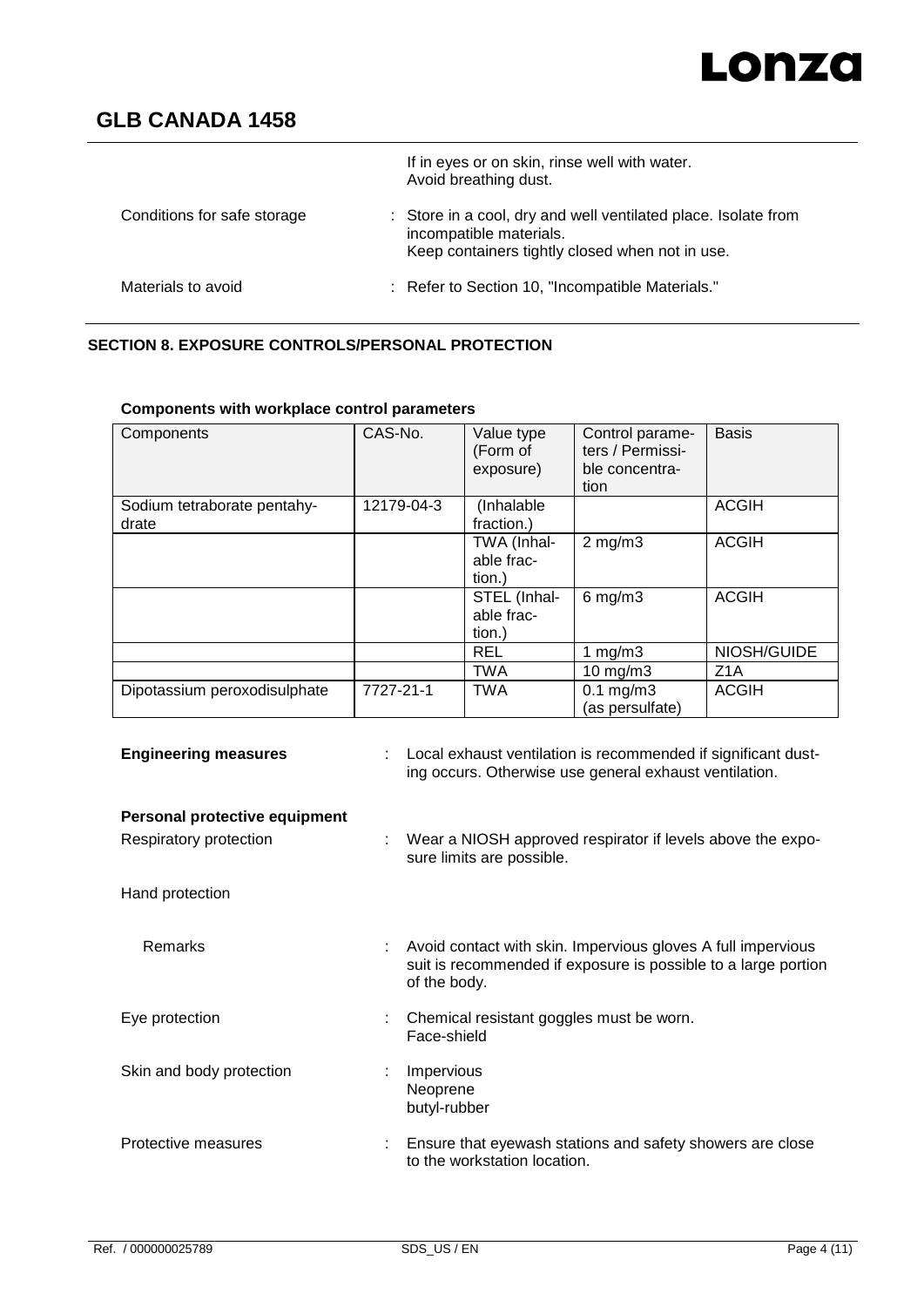## **SECTION 9. PHYSICAL AND CHEMICAL PROPERTIES**

| Appearance                             |   | solid                                                                            |
|----------------------------------------|---|----------------------------------------------------------------------------------|
| Colour                                 |   | blue                                                                             |
| Odour                                  |   | none                                                                             |
| <b>Odour Threshold</b>                 | t | no data available                                                                |
| pH                                     |   | 6.48<br>Concentration: 10 %<br>solution                                          |
| Melting point/freezing point           | ÷ | Not applicable                                                                   |
| Boiling point/boiling range            | ÷ | Not applicable                                                                   |
| Flash point                            |   | Not applicable                                                                   |
| Evaporation rate                       | ÷ | Not applicable                                                                   |
| Flammability (solid, gas)              |   | Product is not known to be flammable, combustible, pyrophor-<br>ic or explosive. |
| Flammability (liquids)                 |   | no data available                                                                |
| Self-ignition                          |   | Not applicable                                                                   |
| Upper explosion limit                  |   | no data available                                                                |
| Lower explosion limit                  | ÷ | no data available                                                                |
| Vapour pressure                        |   | no data available                                                                |
| Relative vapour density                |   | no data available                                                                |
| Relative density                       | ÷ | 1.2<br>(@ 20 Deg. C)                                                             |
| Density                                | t | no data available                                                                |
| <b>Bulk density</b>                    |   | no data available                                                                |
| Water solubility                       | t | 250 g/l (@ 20 Deg. C)                                                            |
| Partition coefficient: n-octanol/water | ÷ | no data available                                                                |
| Auto-ignition temperature              | ÷ | no data available                                                                |
| Decomposition temperature              |   | no data available                                                                |
| Viscosity, dynamic                     |   | no data available                                                                |
| Viscosity, kinematic                   |   | no data available                                                                |
| Oxidizing properties                   |   | Product has oxidizing properties.                                                |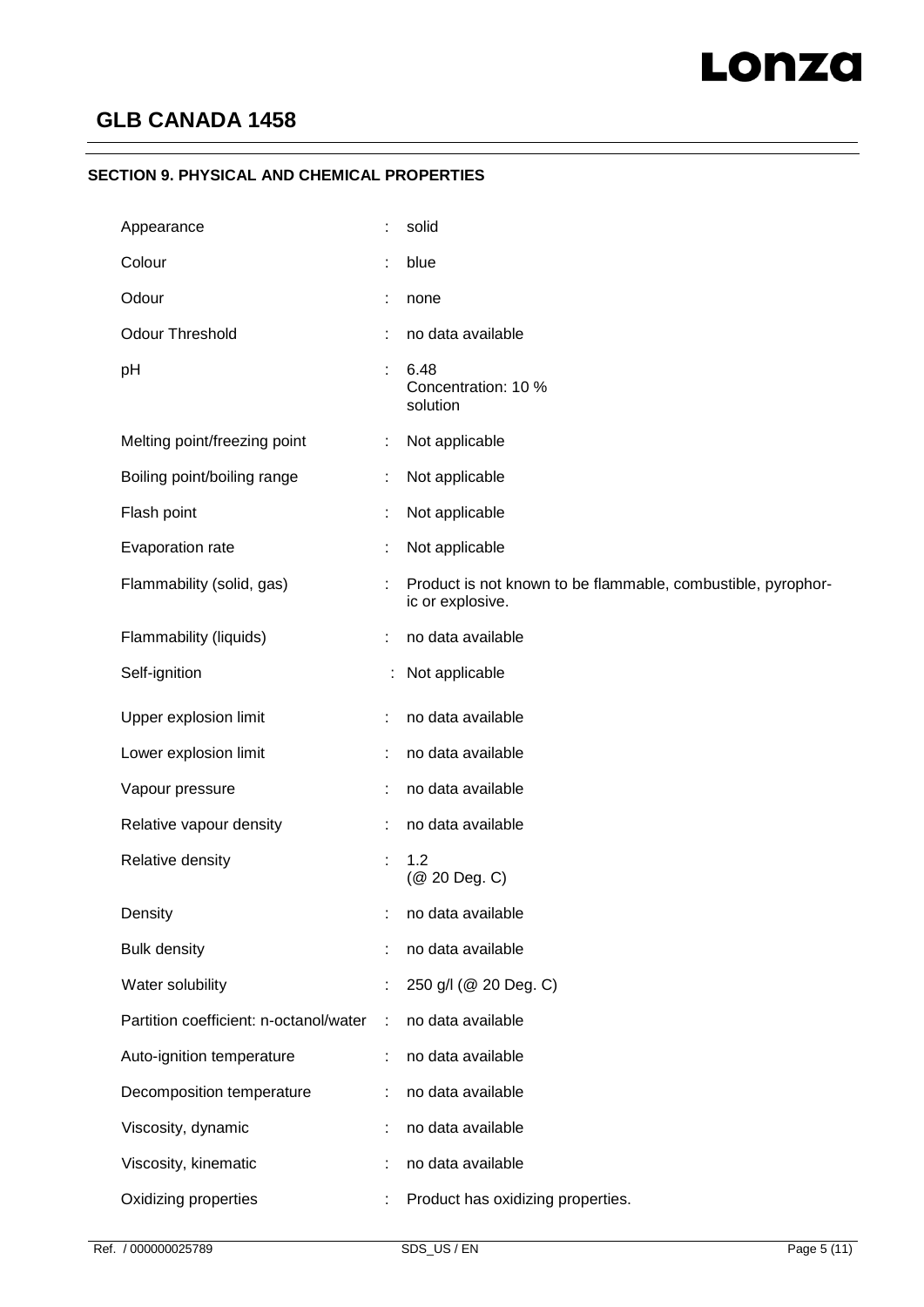# **SECTION 10. STABILITY AND REACTIVITY**

| Possibility of hazardous reactions |    | Stable under normal conditions.                                                      |
|------------------------------------|----|--------------------------------------------------------------------------------------|
| Conditions to avoid                | ٠  | High temperatures<br>Exposure to moist air or water                                  |
| Incompatible materials             | ÷. | Oxidizing agents<br>Heavy metal salts<br>Cyanides<br><b>Halides</b>                  |
| Hazardous decomposition products   |    | Decomposes when heated or dampened, releasing oxygen<br>and heat<br>Oxides of sulfur |

## **SECTION 11. TOXICOLOGICAL INFORMATION**

| Ref. / 000000025789                                            | SDS US/EN                                                                                                                                                     | Page 6 (11) |
|----------------------------------------------------------------|---------------------------------------------------------------------------------------------------------------------------------------------------------------|-------------|
| <b>NTP</b>                                                     | No component of this product present at levels greater than or                                                                                                |             |
| <b>OSHA</b>                                                    | No component of this product present at levels greater than or<br>equal to 0.1% is on OSHA's list of regulated carcinogens.                                   |             |
| <b>IARC</b>                                                    | No component of this product present at levels greater than or<br>equal to 0.1% is identified as probable, possible or confirmed<br>human carcinogen by IARC. |             |
| Carcinogenicity                                                |                                                                                                                                                               |             |
| Remarks: Possible skin sensitizer based on animal tests        |                                                                                                                                                               |             |
| <b>Respiratory or skin sensitisation</b>                       |                                                                                                                                                               |             |
| Serious eye damage/eye irritation<br>Result: Corrosive to eyes |                                                                                                                                                               |             |
| <b>Skin corrosion/irritation</b><br>Result: Corrosive to skin  |                                                                                                                                                               |             |
| Acute dermal toxicity                                          | Believed to be $> 2,000$ mg/kg                                                                                                                                |             |
| Acute inhalation toxicity                                      | Remarks: no data available                                                                                                                                    |             |
| Acute oral toxicity                                            | Believed to be $> 2,000$ mg/kg                                                                                                                                |             |
| <b>Acute toxicity</b>                                          | <b>Skin</b><br>Inhalation<br>Ingestion                                                                                                                        |             |
| Information on likely routes of expo-<br>sure                  | Eyes                                                                                                                                                          |             |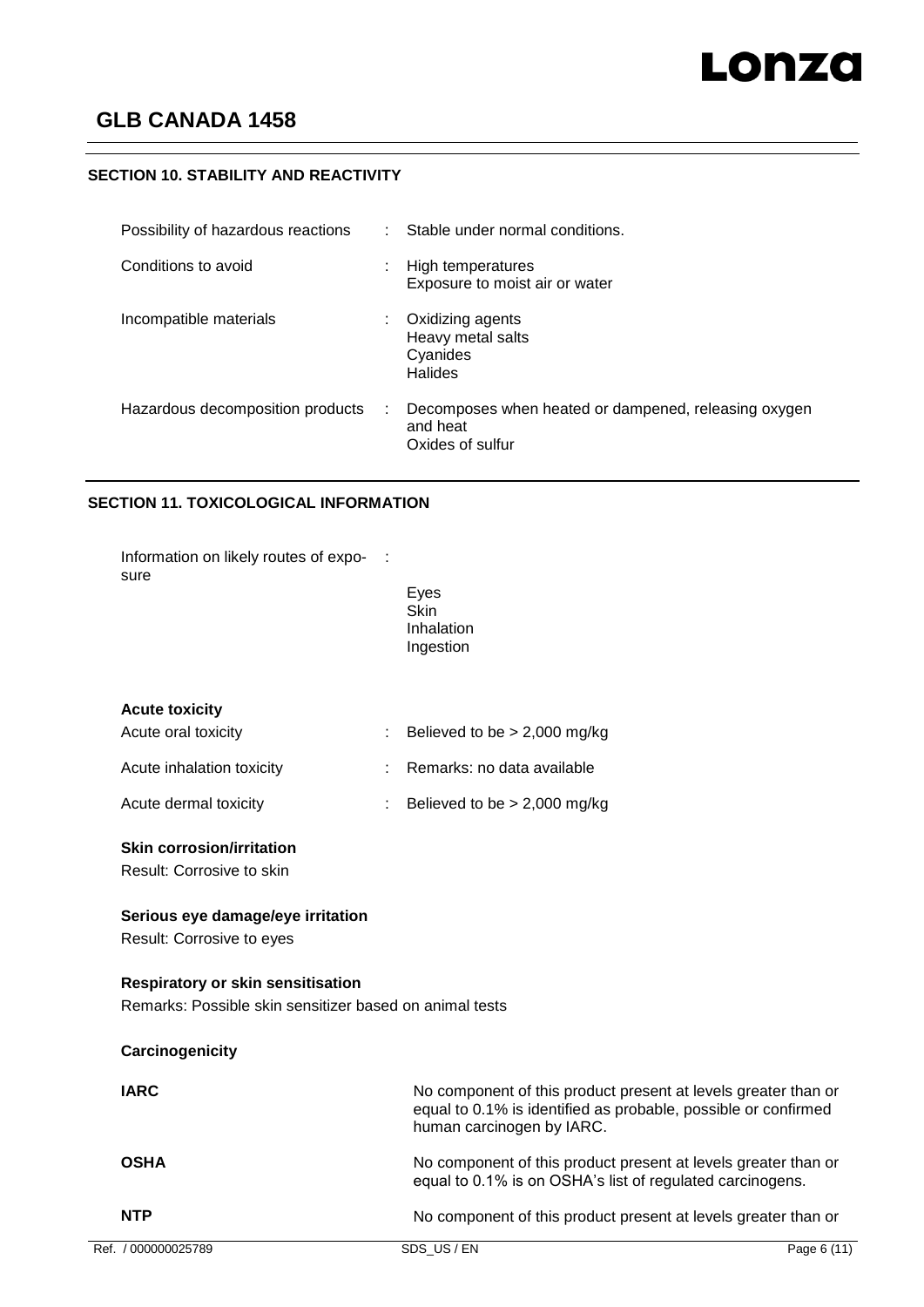

equal to 0.1% is identified as a known or anticipated carcino-

# **GLB CANADA 1458**

|                                                                                       | gen by NTP.                                                                                                                                          |
|---------------------------------------------------------------------------------------|------------------------------------------------------------------------------------------------------------------------------------------------------|
| <b>ACGIH</b>                                                                          | No component of this product present at levels greater than or<br>equal to 0.1% is identified as a carcinogen or potential carcin-<br>ogen by ACGIH. |
| SECTION 12. ECOLOGICAL INFORMATION                                                    |                                                                                                                                                      |
| <b>Ecotoxicity</b><br>no data available                                               |                                                                                                                                                      |
| <b>Persistence and degradability</b><br>no data available                             |                                                                                                                                                      |
| <b>Bioaccumulative potential</b>                                                      |                                                                                                                                                      |
| <b>Components:</b>                                                                    |                                                                                                                                                      |
| Sodium carbonate:<br>Partition coefficient: n-octanol/water : Remarks: Not applicable |                                                                                                                                                      |
| <b>Mobility in soil</b><br>no data available                                          |                                                                                                                                                      |
| Other adverse effects                                                                 |                                                                                                                                                      |
| Ozone-Depletion Potential                                                             | Regulation: US. EPA Clean Air Act (CAA) Section 602 Ozone-<br>Depleting Substances (40 CFR 82, Subpt. A, App A & B)                                  |

Remarks: This product neither contains, nor was manufactured with a Class I or Class II ODS as defined by the U.S. Clean Air Act Section 602 (40 CFR 82, Subpt. A, App.A + B). Additional ecological information : There is no data available for this product.

## **SECTION 13. DISPOSAL CONSIDERATIONS**

| <b>Disposal methods</b> |                                                                                                                                                                                              |
|-------------------------|----------------------------------------------------------------------------------------------------------------------------------------------------------------------------------------------|
| Waste from residues     | : If this product becomes a waste, it will be a nonhazardous<br>waste.<br>As a nonhazardous solid waste it should be disposed of in<br>accordance with local, state and federal regulations. |

**SECTION 14. TRANSPORT INFORMATION**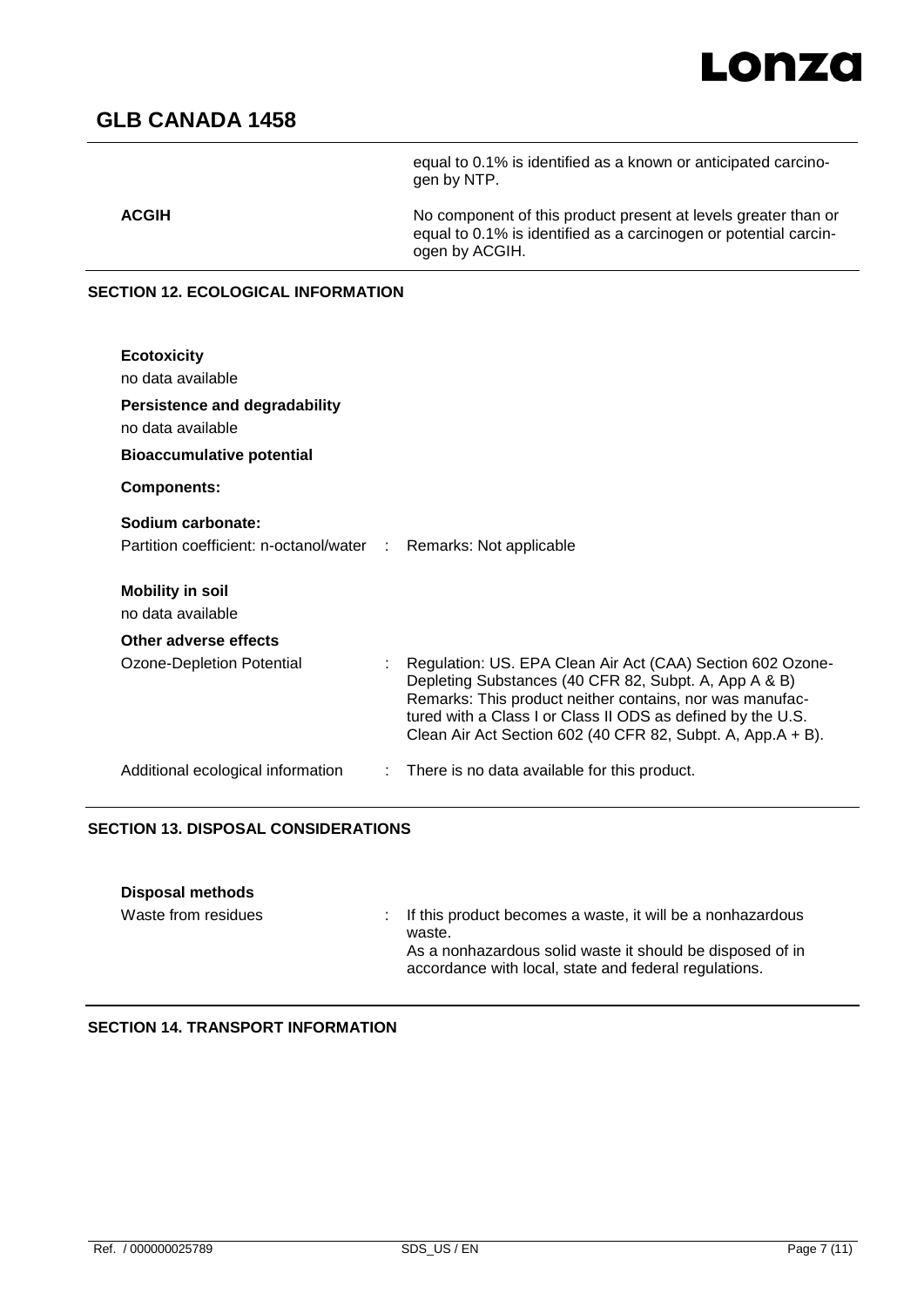## **DOT**

|             | <b>UN number</b><br>Proper shipping name                                                                                                                             | 3260<br>Corrosive solid, acidic, inorganic, n.o.s.<br>(Potassium hydrogenperoxomonosulphate)   |
|-------------|----------------------------------------------------------------------------------------------------------------------------------------------------------------------|------------------------------------------------------------------------------------------------|
|             | <b>Transport hazard class</b><br><b>Packing group</b><br>Labels<br><b>Emergency Response Guidebook</b><br>Number                                                     | 8<br>$\ensuremath{\mathsf{II}}$<br>8<br>154                                                    |
|             | <b>Environmental hazards</b>                                                                                                                                         | no                                                                                             |
| <b>TDG</b>  |                                                                                                                                                                      |                                                                                                |
|             | <b>UN number</b><br>Proper shipping name                                                                                                                             | 3260<br>: CORROSIVE SOLID, ACIDIC, INORGANIC, N.O.S.<br>(Potassium hydrogenperoxomonosulphate) |
|             | <b>Transport hazard class</b><br><b>Packing group</b><br>Labels<br><b>Environmental hazards</b>                                                                      | 8<br>$\mathbf{II}$<br>8<br>no                                                                  |
| <b>IATA</b> |                                                                                                                                                                      |                                                                                                |
|             | <b>UN number</b><br>Proper shipping name                                                                                                                             | 3260<br>: Corrosive solid, acidic, inorganic, n.o.s.<br>(Potassium hydrogenperoxomonosulphate) |
|             | <b>Transport hazard class</b><br><b>Packing group</b><br>Labels<br><b>Environmental hazards</b>                                                                      | 8<br>$\mathbf{I}$<br>8<br>no                                                                   |
| <b>IMDG</b> |                                                                                                                                                                      |                                                                                                |
|             | <b>UN number</b><br>Proper shipping name                                                                                                                             | 3260<br>: Corrosive solid, acidic, inorganic, n.o.s.<br>(Potassium hydrogenperoxomonosulphate) |
|             | <b>Transport hazard class</b><br><b>Packing group</b><br>Labels<br>EmS Number 1                                                                                      | 8<br>Ш<br>8<br>$F-A$                                                                           |
|             | EmS Number 2<br><b>Environmental hazards</b>                                                                                                                         | : S-B<br>: Marine pollutant: no                                                                |
| <b>ADR</b>  |                                                                                                                                                                      |                                                                                                |
|             | <b>UN number</b><br>Proper shipping name                                                                                                                             | 3260<br>: CORROSIVE SOLID, ACIDIC, INORGANIC, N.O.S.<br>(Potassium hydrogenperoxomonosulphate) |
|             | <b>Transport hazard class</b><br><b>Packing group</b><br><b>Classification Code</b><br><b>Hazard Identification Number</b><br>Labels<br><b>Environmental hazards</b> | -8<br>Ш<br>C <sub>2</sub><br>80<br>8<br>no                                                     |
|             |                                                                                                                                                                      |                                                                                                |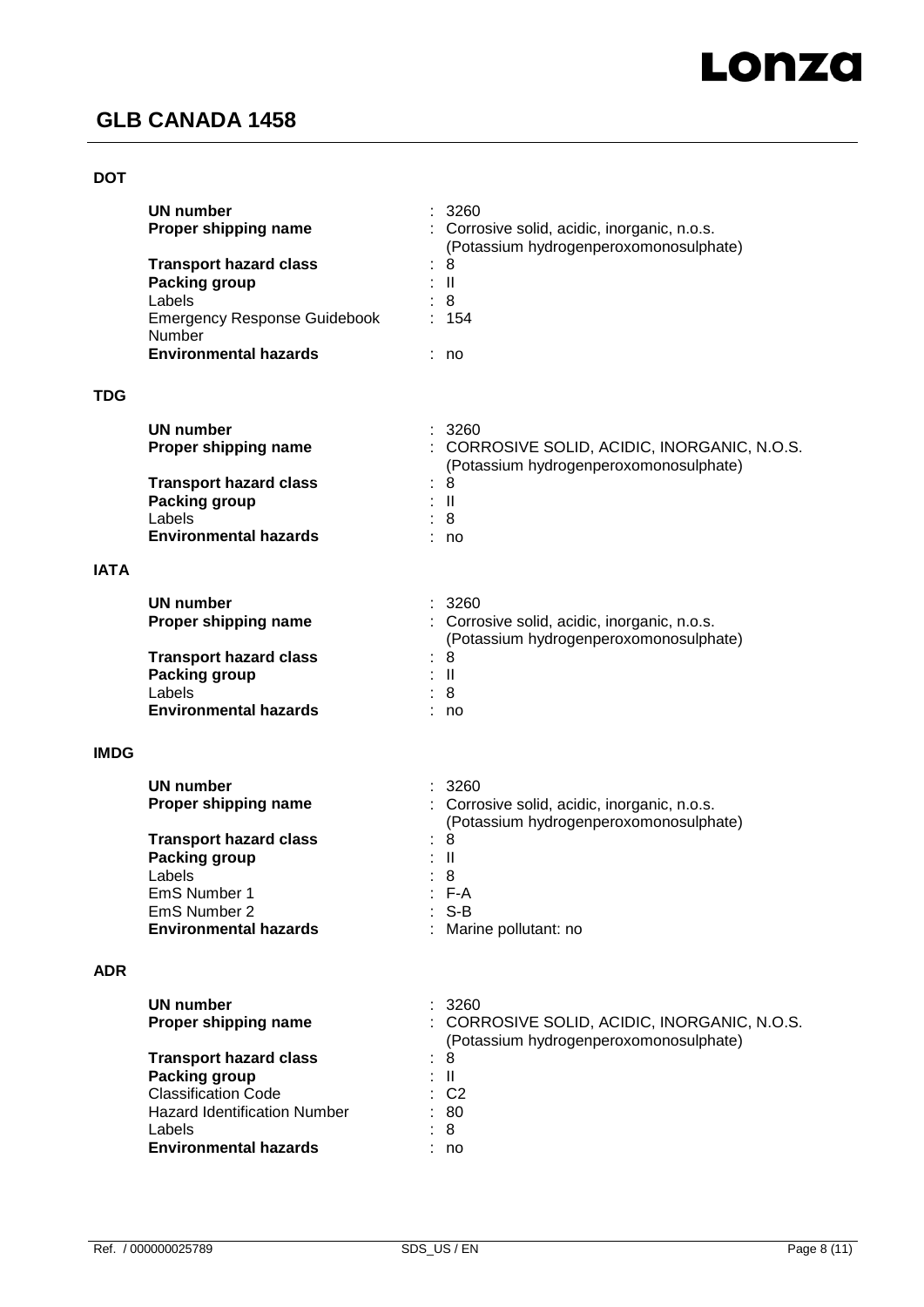#### **RID**

| <b>UN number</b><br>Proper shipping name                                         |   | 3260<br>: CORROSIVE SOLID, ACIDIC, INORGANIC, N.O.S.<br>(Potassium hydrogenperoxomonosulphate) |
|----------------------------------------------------------------------------------|---|------------------------------------------------------------------------------------------------|
| <b>Transport hazard class</b>                                                    | ٠ | 8                                                                                              |
| Packing group                                                                    |   | : II                                                                                           |
| <b>Classification Code</b>                                                       |   | : C2                                                                                           |
| <b>Hazard Identification Number</b>                                              |   | : 80                                                                                           |
| Labels                                                                           |   | : 8                                                                                            |
| <b>Environmental hazards</b>                                                     |   | no                                                                                             |
| Special precautions for user                                                     |   | none                                                                                           |
| Transport in bulk according to An-<br>nex II of MARPOL 73/78 and the IBC<br>Code |   | $:$ Not applicable                                                                             |

## **SECTION 15. REGULATORY INFORMATION**

## **EPCRA - Emergency Planning and Community Right-to-Know Act**

#### **CERCLA Reportable Quantity**

This material does not contain any components with a CERCLA RQ.

#### **SARA 304 Extremely Hazardous Substances Reportable Quantity**

This material does not contain any components with a section 304 EHS RQ.

## **SARA 311/312 Hazards**

See above: SECTION 2. Hazard Identification-GHS Classification

#### **SARA 313**

This material does not contain any chemical components with known CAS numbers that exceed the threshold (De Minimis) reporting levels established by SARA Title III, Section 313.

#### **Clean Air Act**

This product neither contains, nor was manufactured with a Class I or Class II ODS as defined by the U.S. Clean Air Act Section 602 (40 CFR 82, Subpt. A, App.A + B).

This product does not contain any hazardous air pollutants (HAP), as defined by the U.S. Clean Air Act Section 112 (40 CFR 61).

This product does not contain any chemicals listed under the U.S. Clean Air Act Section 112(r) for Accidental Release Prevention (40 CFR 68.130, Subpart F).

This product does not contain any chemicals listed under the U.S. Clean Air Act Section 111 SOCMI Intermediate or Final VOC's (40 CFR 60.489).

This product does not contain any VOC exemptions listed under the U.S. Clean Air Act Section 450.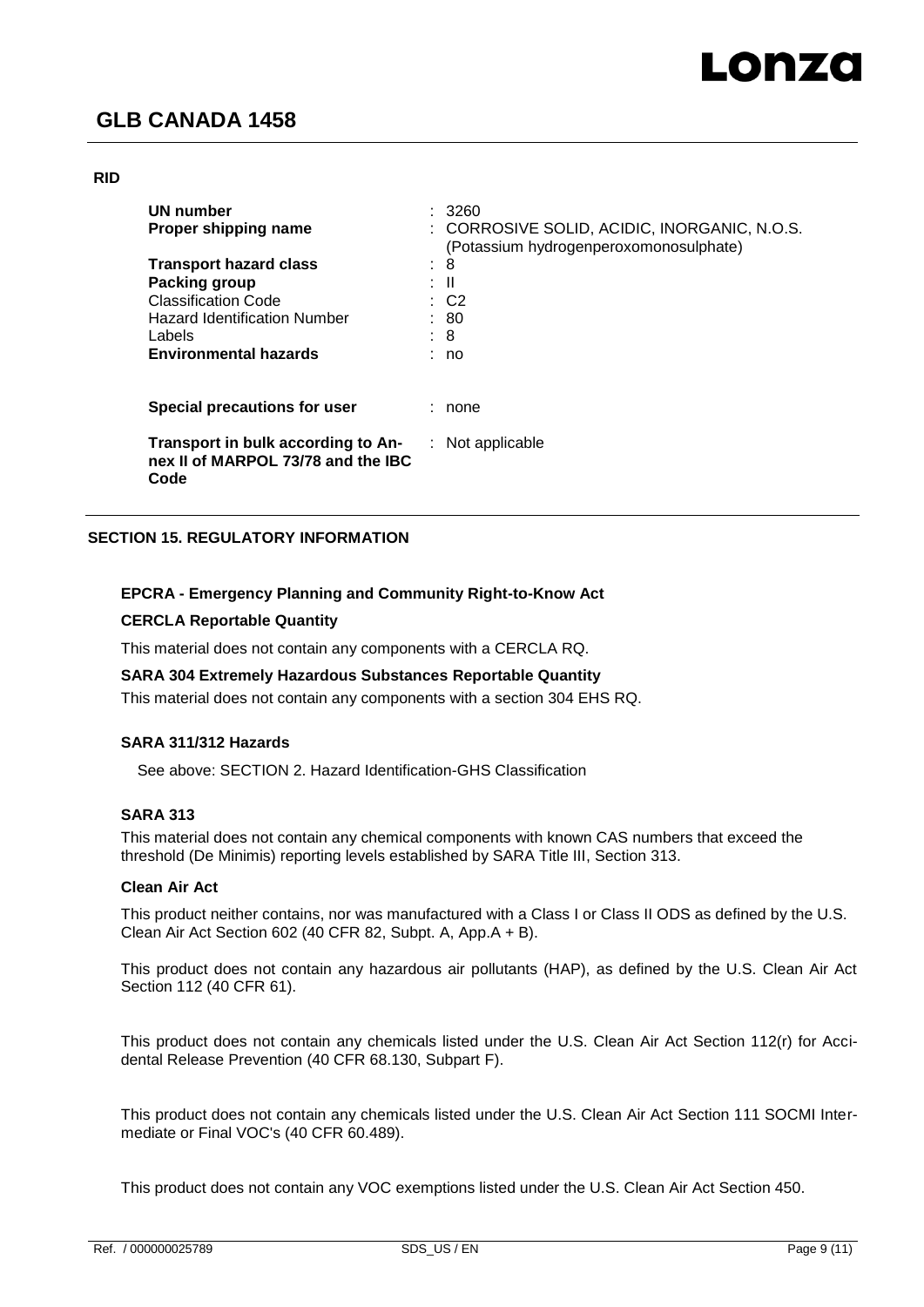### **Clean Water Act**

This product does not contain any Hazardous Chemicals listed under the U.S. CleanWater Act, Section 311, Table 117.3.

This product does not contain any Hazardous Substances listed under the U.S. CleanWater Act, Section 311, Table 116.4A.

This product does not contain any toxic pollutants listed under the U.S. Clean Water Act Section 307

#### **US State Regulations**

#### **Massachusetts Right To Know**

| Components                      | CAS-No.    |
|---------------------------------|------------|
| Sodium tetraborate pentahydrate | 12179-04-3 |
| Dipotassium peroxodisulphate    | 7727-21-1  |

#### **Pennsylvania Right To Know**

| Components                                                                                | CAS-No.    |
|-------------------------------------------------------------------------------------------|------------|
| Potassium peroxymonosulfate/Potassium sulfate/Potassium hydro-<br>$gen$ sulfate $(2:1:1)$ | 70693-62-8 |
| Sodium carbonate                                                                          | 497-19-8   |

#### **New Jersey Right To Know**

| Components                                                     | CAS-No.    |
|----------------------------------------------------------------|------------|
| Potassium peroxymonosulfate/Potassium sulfate/Potassium hydro- | 70693-62-8 |
| gen sulfate (2:1:1)                                            |            |
| Sodium carbonate                                               | 497-19-8   |
| Sodium tetraborate pentahydrate                                | 12179-04-3 |
| Dipotassium peroxodisulphate                                   | 7727-21-1  |
| tetra[carbonato(2-)]dihydroxypentamagnesium                    | 7760-50-1  |

#### **California Prop. 65**

This product does not contain any chemicals known to State of California to cause cancer, birth defects, or any other reproductive harm.

#### **Canadian lists**

#### **NPRI**

Canadian National Pollutant Release Inventory (NPRI): No component is listed on NPRI.

#### **The components of this product are reported in the following inventories:**

TSCA **:** This chemical is for export only and thus, is not subject to TSCA regulations.

## **SECTION 16. OTHER INFORMATION**

#### **Full text of other abbreviations**